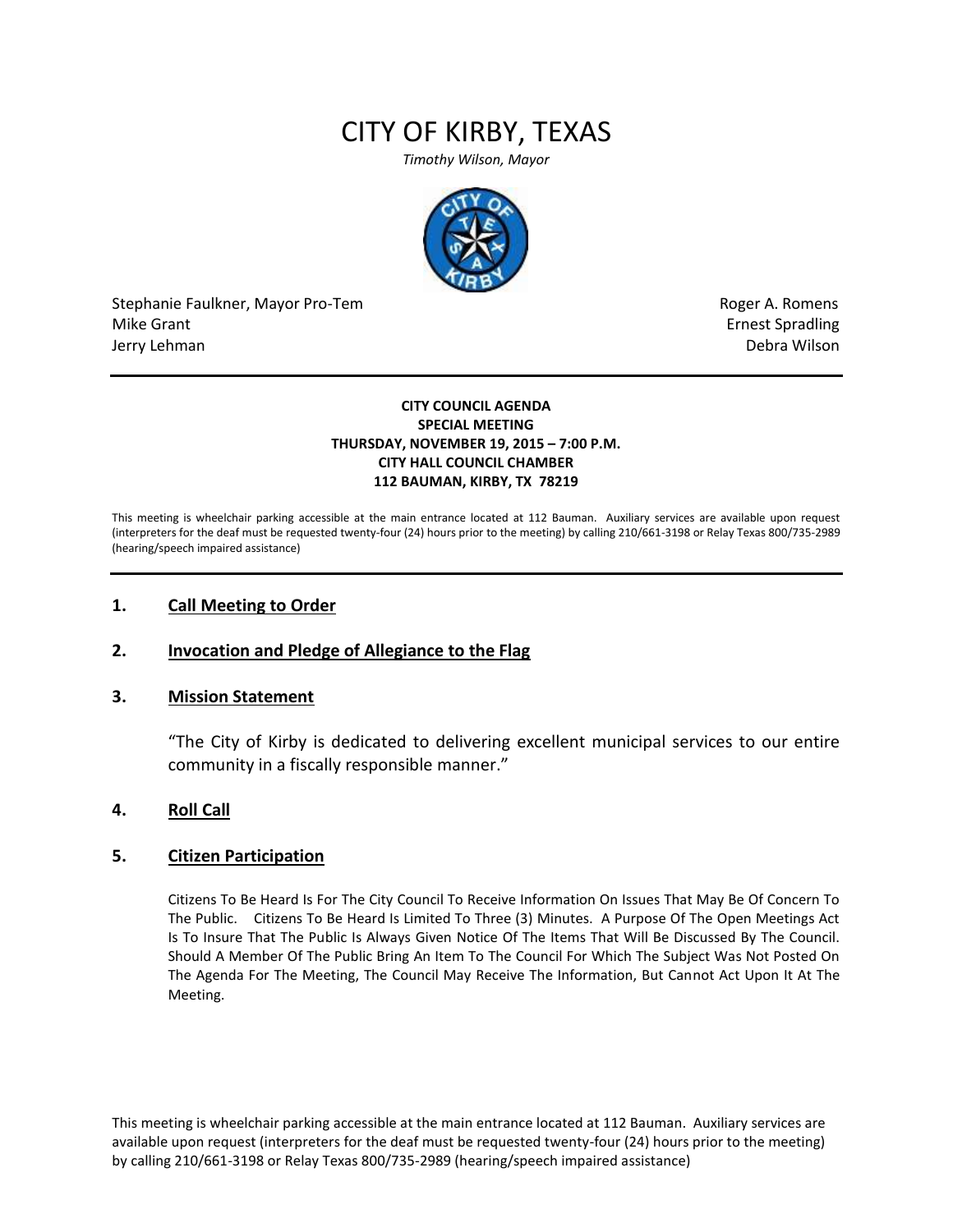# **6. Consent Agenda**

- a. Discussion And Possible Action To Consider Ordinance No. O-2015 776 Repealing The Current Text Of Chapter 90: Abandoned And Junked Vehicles, Of The Code Of Ordinances Of The City Of Kirby And Adopting A New Chapter 90: Abandoned And Junked Vehicles Of The Code Of Ordinances Of The City Of Kirby Including Provisions As To The Penalty For Offenses Under Chapter 90 Of The Code Of Ordinances. This Is The Second Reading.
- b. Discussion And Possible Action To Consider Ordinance No. O-2015- 777 Enacting And Adopting A supplement To the Code Of Ordinances For The City Of Kirby, Texas. This Is The Second Reading.

# **7. Discussion And Possible Action**

- a. Discussion and Possible Action of Acceptance of Resignation of Council Member Ernest Spradling
- b. Discussion And Possible Action To Approve An Interlocal Agreement For Purchasing Services With Bexar County
- c. Discussion And Possible Action To Consider 2016 MLK Parade To Be Conducted By Dr. Bowie Foundation

## **8. Department Updates**

- a. Administration
- b. Public Works
- c. Finance
- d. Fire
- e. Police
- f. Animal Control

## **9. Requests and Announcements**

a. Requests By Mayor And Council Members For Items To Be Placed On Future City Council Agendas And Announcements On City Events/Community Interests